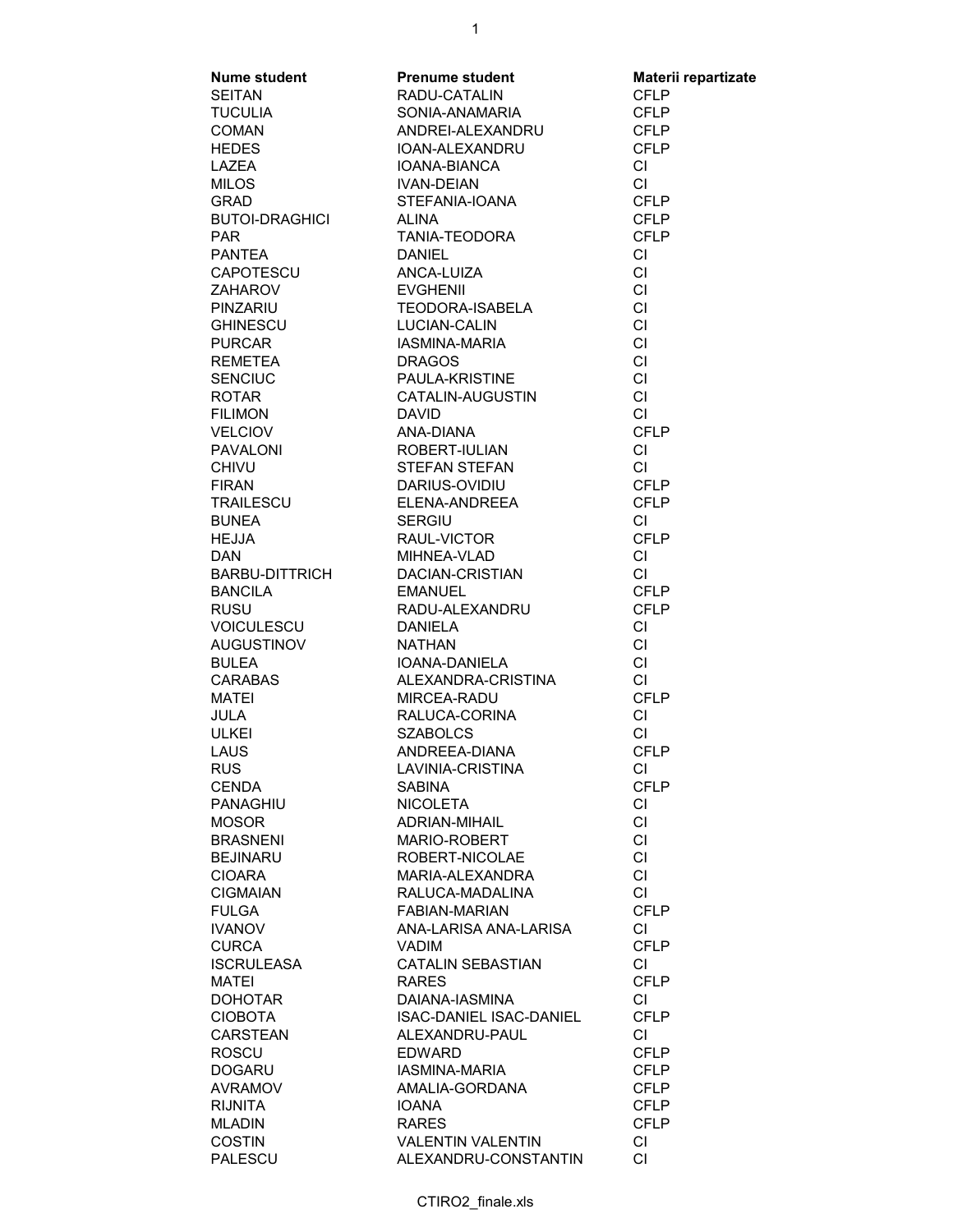| <b>CHISMORE</b>    | DIANA-ANDREEA          | СI          |
|--------------------|------------------------|-------------|
| <b>FLOROIU</b>     | MARIA-DENISA           | CI          |
| <b>VACARIU</b>     | <b>TEODORA-MARIA</b>   | <b>CI</b>   |
| VOIT               | <b>IULIA</b>           | <b>CFLP</b> |
| <b>MIRCIOAGA</b>   | <b>IULIA-LAURA</b>     | CI.         |
| <b>FLOARE</b>      | ANDREEA-ELIZA          | <b>CI</b>   |
| GHEORGHIOIU        | ALEXANDRA-CATALINA     | <b>CFLP</b> |
| PARVULESCU         | MIHAI-ALEXANDRU        | <b>CFLP</b> |
| JURJ               | <b>MIHAI-FLORIN</b>    | CI          |
| <b>SIRBU</b>       | ROXANA-IONELA          | CI          |
| MATEISESCU         | <b>MARIA</b>           | CI          |
| <b>BICIUSCA</b>    | ADELA-MARIA            | CI          |
| <b>SULI</b>        | CASIAN-GABRIEL         | <b>CI</b>   |
| LAUROVICI          | MIHAELA-SILVIA         | <b>CFLP</b> |
| <b>DRINOVAN</b>    | <b>BIANCA-CRISTINA</b> | CI          |
| <b>FEDER</b>       | MIRCEA-STEPHAN         | CI          |
| <b>PALIUC</b>      | FILIP-SEBASTIAN        | <b>CI</b>   |
| <b>BURCA</b>       | <b>GRIGORE</b>         | <b>CFLP</b> |
|                    |                        |             |
| <b>LIUBA</b>       | COSMIN-OVIDIU          | <b>CI</b>   |
| <b>HANES</b>       | ANDREEA-MIRUNA         | <b>CFLP</b> |
| BOGOSEL            | ADRIAN-OVIDIU          | <b>CI</b>   |
| <b>JURCA</b>       | <b>RAUL</b>            | <b>CFLP</b> |
| <b>BLAGA</b>       | PAULA-ANGELA           | <b>CI</b>   |
| <b>URUCU</b>       | CRISTINA-ANDREEA       | CI.         |
| <b>BUHAI</b>       | ROBERTA-BEATRICE       | <b>CI</b>   |
| JURJ               | ALIN-BOGDAN            | <b>CI</b>   |
| <b>ROSA</b>        | <b>FLAVIUS-GABRIEL</b> | <b>CFLP</b> |
| <b>SERBAN</b>      | RADU-ANDREI            | <b>CFLP</b> |
| <b>MITA</b>        | STEFAN-DANIEL          | <b>CFLP</b> |
| <b>HAIDUC</b>      | ALIS-MARIA ALIS-MARIA  | <b>CFLP</b> |
| MANTA              | DENISA-VALENTINA       | CI          |
| <b>GARDNER</b>     | <b>KRISS-ROBERT</b>    | <b>CFLP</b> |
| PARA               | ROXANA-ANDREEA         | <b>CFLP</b> |
| <b>USVATH</b>      | <b>NICOLAE</b>         | <b>CFLP</b> |
| <b>CULEAC</b>      | <b>OLGA</b>            | <b>CFLP</b> |
| <b>BALINT</b>      | <b>IONELA</b>          | CI          |
| <b>SECOSAN</b>     | CATALIN-LUCA           | <b>CFLP</b> |
| <b>DUDA</b>        | VIVIANA-ALEXANDRA      | <b>CI</b>   |
| <b>MIHAI</b>       | ANDREEA-ARIADNA        | <b>CI</b>   |
| <b>ANISTOROAEI</b> | NICOLE-LAURIAN         | СI          |
| <b>BERZESCU</b>    | GHEORGHE-CRISTIAN      | СI          |
| <b>UTICA</b>       | MILANA-NICOLETA        | <b>CI</b>   |
| <b>DUMESCU</b>     | <b>MONICA</b>          | CI          |
| <b>CIUN</b>        | SEBASTIAN-FLORIN       | <b>CI</b>   |
| <b>MIRULESCU</b>   | <b>GEORGE-REMUS</b>    | <b>CFLP</b> |
| <b>TONCU</b>       | <b>ION</b>             | CI          |
| <b>OPRUT</b>       | NICOLETA-CASIANA       | <b>CFLP</b> |
| <b>GRAMESCU</b>    | <b>DAN-MIHAI</b>       | CI.         |
| <b>VUJDE</b>       | <b>ALIN</b>            | CI          |
| <b>LAZAR</b>       | BOGDAN-CONSTANTIN      | <b>CFLP</b> |
| <b>MICLUTA</b>     | PAUL-IOAN              | CI.         |
| <b>DRINCIANU</b>   | ALEXANDRU-MIHAI        | CI.         |
| <b>BALUTA</b>      | ANDREI-VIOREL          | CI          |
| <b>COZMA</b>       | REBECA-CRISTINA        | CI          |
| <b>BARBU</b>       | <b>OANA</b>            | <b>CFLP</b> |
| <b>MANAILA</b>     | <b>DENIS-DANIEL</b>    | <b>CFLP</b> |
| <b>DRAGOS</b>      | <b>ADRIAN</b>          | <b>CFLP</b> |
| <b>IOZSA</b>       | ANDREI-ALEXANDRU       | <b>CFLP</b> |
| <b>MUNTEAN</b>     |                        |             |
|                    | ANDRA-OANA             | <b>CI</b>   |
| LACATUSU           | <b>IONUT-BOGDAN</b>    | СI          |
| <b>BARBURA</b>     | <b>IULIA-SILVANA</b>   | СI          |
| <b>BOLBOTINA</b>   | <b>GABRIEL-COSMIN</b>  | <b>CFLP</b> |

CTIRO2\_finale.xls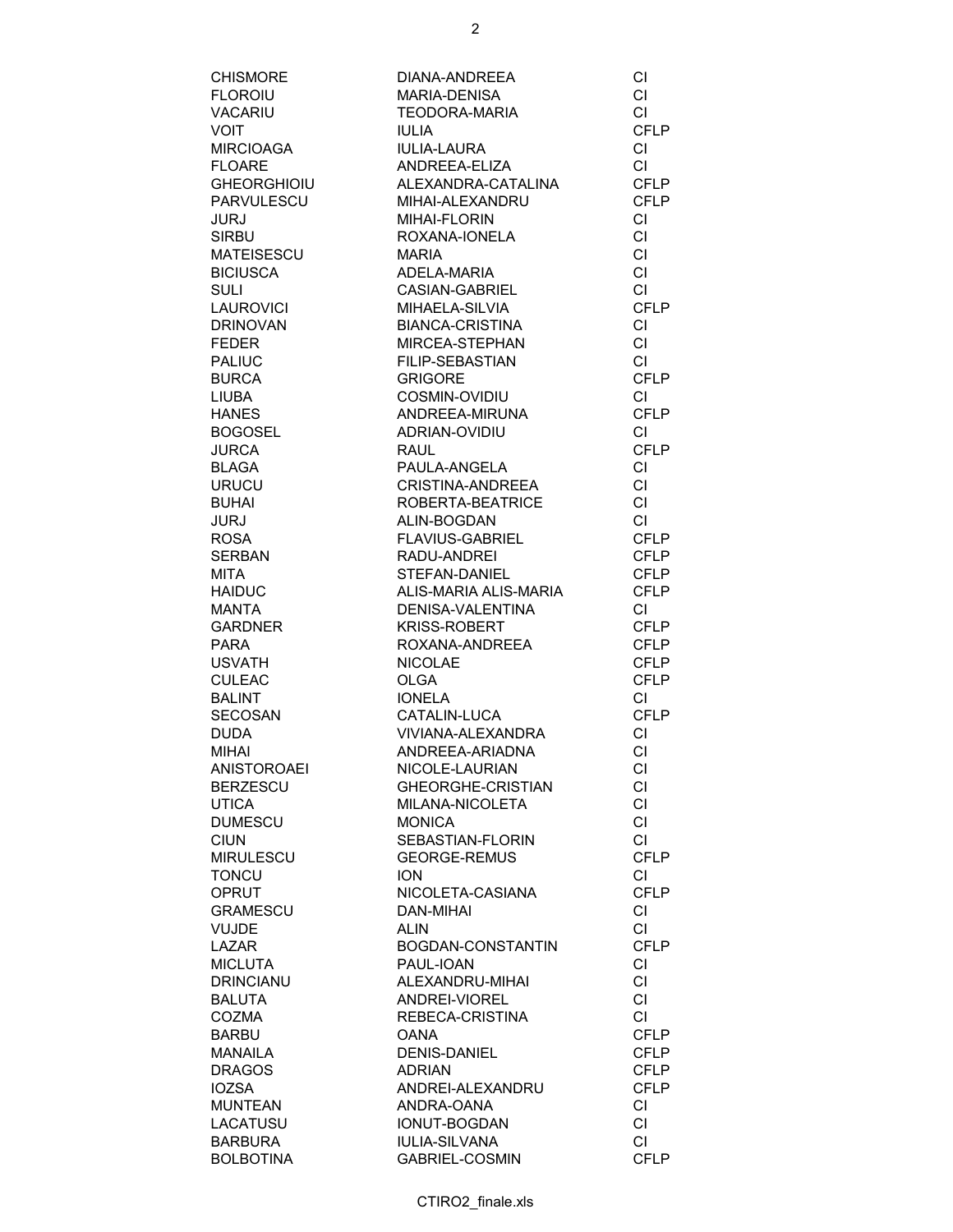| <b>MUNTEAN</b>            | NORBERT-CRISTIAN                 | СI          |
|---------------------------|----------------------------------|-------------|
| <b>TUHASU</b>             | ADINA-MIRABELA                   | CI          |
| LUNGA                     | DENISA-MELISSA DENISA-MELISS CI  |             |
| <b>MANEA</b>              | CIPRIAN-GABRIEL                  | СI          |
| <b>CHIFOR</b>             | ALEXANDRU-SEBASTIAN              | <b>CFLP</b> |
| <b>RUVINIANTU</b>         | <b>MARIA</b>                     | <b>CFLP</b> |
| <b>VASILE</b>             | ANDREI STELIAN                   | CI          |
| <b>COJOCARIU</b>          | ALIN-MIROSLAV                    | <b>CI</b>   |
| <b>BELEA</b>              | <b>BIANCA-MARIA</b>              | <b>CI</b>   |
| <b>COTOROBAI</b>          | <b>VLAD</b>                      | <b>CI</b>   |
| <b>IUGA</b>               | <b>STEFANIA</b>                  | CI          |
| <b>OLAH</b>               | TIBOR-DAVID                      | <b>CFLP</b> |
| <b>BIVOL</b>              | <b>CRISTIAN</b>                  | <b>CFLP</b> |
|                           |                                  |             |
| <b>MATESONI</b>           | LIGIUS-SOREL                     | CI          |
| <b>GOLUBOV</b>            | DEIAN-ANDREI                     | <b>CFLP</b> |
| <b>CORDOS</b>             | <b>ANAMARIA</b>                  | CI.         |
| <b>IENCSI</b>             | CLAUDIA-STEFANIA                 | <b>CI</b>   |
| <b>PASCU</b>              | CATALIN-ALEXANDRU                | <b>CFLP</b> |
| <b>DANCIU</b>             | <b>BIANCA-DAIANA</b>             | <b>CI</b>   |
| <b>NEGREA</b>             | ANDREI-MARIUS                    | <b>CFLP</b> |
| <b>MARGARIT</b>           | MARIA-TEODORA                    | CI          |
| <b>KATONA</b>             | <b>ZOLTAN</b>                    | CI          |
| <b>TRIPA</b>              | <b>BIANCA-CRISTINA</b>           | <b>CI</b>   |
| <b>CHIRILOV</b>           | <b>RADU</b>                      | <b>CFLP</b> |
| <b>CIULPAN</b>            | RALUCA-ANAMARIA                  | CI.         |
| <b>HONU</b>               | ANDREI-LAURENTIU-CALIN           | CI.         |
| <b>BALET</b>              | IOANA-ALEXANDRA                  | <b>CI</b>   |
| CALARASU                  | <b>OANA-NICOLETA</b>             | CI.         |
| <b>ALEXA</b>              | PAUL-TEODOR                      | <b>CFLP</b> |
| <b>CIATLOSI</b>           | IOAN-ADRIAN                      | <b>CI</b>   |
| <b>ROSCA</b>              | <b>AUGUSTIN</b>                  | CI          |
| <b>POZA</b>               | RADU-GABRIEL                     | <b>CFLP</b> |
| <b>NETEDU</b>             | NICOL-ANEMONA                    | CI          |
| <b>GHEATA</b>             | NARCIS-ALEXANDRU                 | CI          |
| <b>TROHIN</b>             | <b>VICTOR</b>                    | <b>CFLP</b> |
| <b>RONCEA</b>             | MARIUS-ALEXANDRU                 | CI.         |
| <b>ESANU</b>              | ANCA-ALEXANDRA                   | CI          |
| <b>CUNTAN</b>             | ANDREI-DANUT                     | <b>CI</b>   |
| <b>CLEMPUSAC</b>          | <b>OLVIAN</b>                    | <b>CI</b>   |
| STURZU                    | MIHAI                            | СI          |
| <b>CAPRA</b>              | <b>IOANA</b>                     | СI          |
| <b>UNGUREAN</b>           | STEFANIA-DENISA                  | <b>CI</b>   |
| <b>MOCANU</b>             | <b>VERONICA</b>                  | <b>CI</b>   |
| <b>FLOREA</b>             | ALEXANDRA-CRISTINA               | CI.         |
| <b>CRAIOVANU</b>          | CODRUTA-MIHAELA                  | <b>CFLP</b> |
| <b>COJOCARU</b>           | <b>IONUT-FLORIN</b>              | <b>CFLP</b> |
| <b>BRAN</b>               | <b>BIANCA-DENISA</b>             | <b>CFLP</b> |
| <b>TALPA</b>              | <b>ION</b>                       | <b>CFLP</b> |
| CIOBANU                   | <b>MARIUS</b>                    | <b>CFLP</b> |
| <b>COTULBEA</b>           | ADRIAN-IONUT                     | <b>CFLP</b> |
| <b>HANC</b>               | SILVIU-ALEXANDRU                 | <b>CFLP</b> |
| <b>BOJAN</b>              | <b>FLAVIUS-FLORIN</b>            | <b>CFLP</b> |
| <b>GEORGEVICI-PRESURA</b> | <b>GIULIA-OLIVERA</b>            | <b>CFLP</b> |
| <b>PAULESCU</b>           | MARIA-ALEXANDRA                  | <b>CFLP</b> |
| <b>KOTAI</b>              | <b>TEODORA</b>                   | <b>CFLP</b> |
| <b>BOLOGA</b>             | ILARION-SERGIU                   | <b>CFLP</b> |
| <b>STANIS</b>             | ALEXANDRU-MARIUS                 | <b>CFLP</b> |
| <b>CHERSA</b>             | <b>IONUT-ALEXANDRU</b>           | <b>CFLP</b> |
| <b>CRETU</b>              | <b>VALENTINA</b>                 | <b>CFLP</b> |
| <b>TOMA</b>               | <b>TUDOR</b>                     | <b>CFLP</b> |
| <b>PETRUSCA</b>           |                                  | <b>CFLP</b> |
| <b>BUMBA</b>              | <b>DENISA</b><br>DAVID-ALEXANDRU | <b>CFLP</b> |
|                           |                                  |             |

CTIRO2\_finale.xls